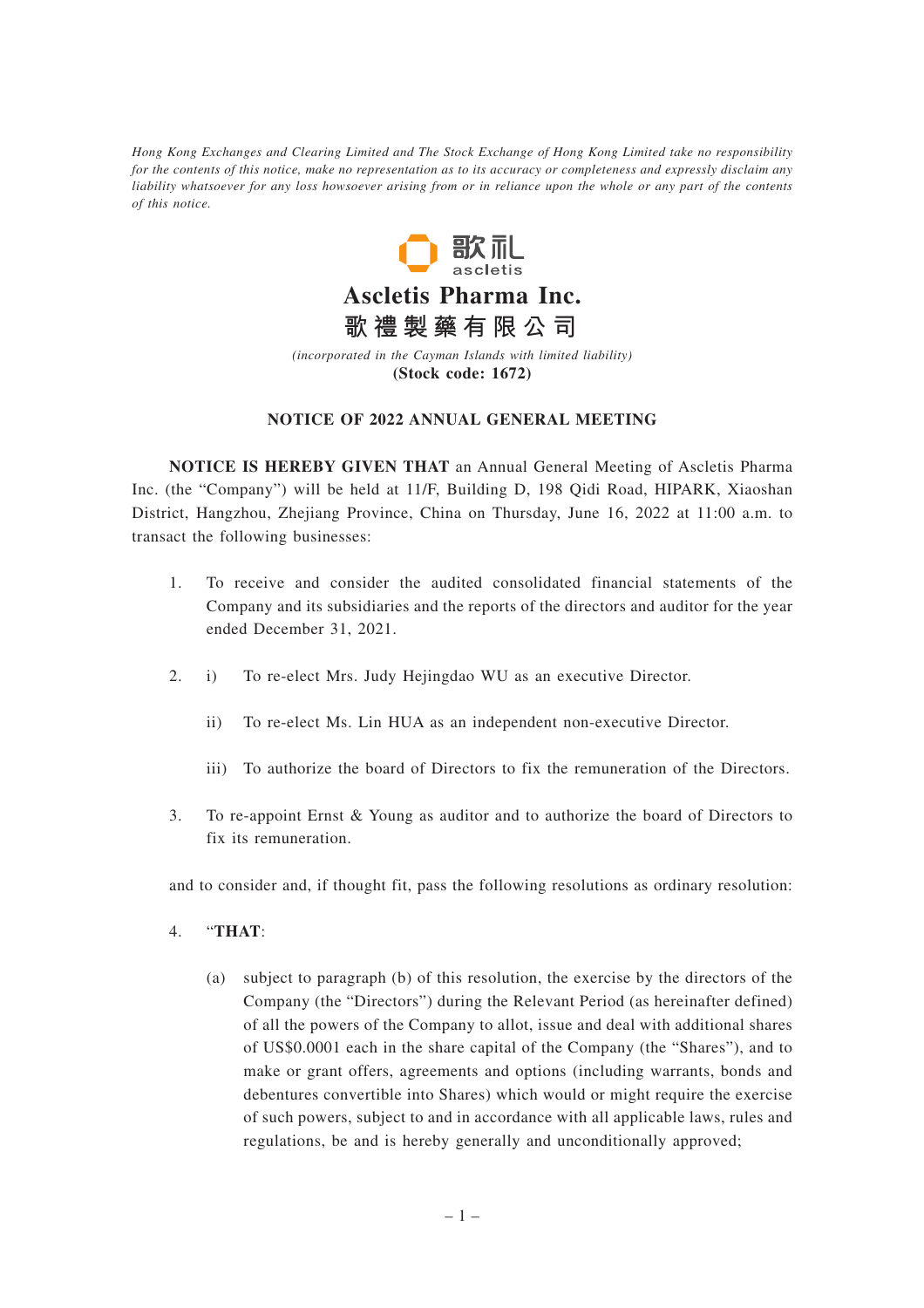- (b) the approval in paragraph (a) of this resolution shall authorise the Directors during the Relevant Period to make or grant offers, agreements and options (including warrants, bonds and debentures convertible into Shares) which would or might require the exercise of such powers after the end of the Relevant Period;
- (c) the aggregate number of Shares allotted or agreed conditionally or unconditionally to be allotted (whether pursuant to an option or otherwise) and issued by the Directors pursuant to the approval in paragraph (a) of this resolution, otherwise than pursuant to (i) a Rights Issue (as hereinafter defined); (ii) the exercise of the conversion rights attaching to any convertible securities issued by the Company; (iii) any adjustment of rights to subscribe for shares under options and warrants or a special authority granted by the shareholders of the Company; (iv) the exercise of any subscription rights which maybe granted under any share option scheme or similar arrangement for the time being adopted by the Company; or (v) an issue of Shares in lieu of the whole or part of a dividend on Shares in accordance with the Articles of Association of the Company; shall not exceed 20% of the total number of Shares in issue as at the date of the passing of this resolution (subject to adjustment in the case of any consolidation or subdivision of shares of the Company after the date of passing this resolution), and the said approval shall be limited accordingly; and
- (d) for the purpose of this resolution, "Relevant Period" means the period from the passing of this resolution until whichever is the earliest of:
	- (i) the conclusion of the next annual general meeting of the Company;
	- (ii) the expiration of the period within which the next annual general meeting of the Company is required by the Articles of the Company or any applicable law of the Cayman Islands to be held; or
	- (iii) the date on which such mandate is revoked or varied by an ordinary resolution of the Shareholders in general meeting.

"Rights Issue" means an offer of Shares open for a period fixed by the Directors to the holders of Shares or any class of Shares whose names appear on the registers of members of the Company on a fixed record date in proportion to their then holdings of such Shares as at that date (subject to such exclusions or other arrangements as the directors of the Company may deem necessary or expedient in relation to fractional entitlements or having regard to any restrictions or obligations under the laws of, or the requirements of any recognised regulatory body or any stock exchange in, any territory applicable to the Company)."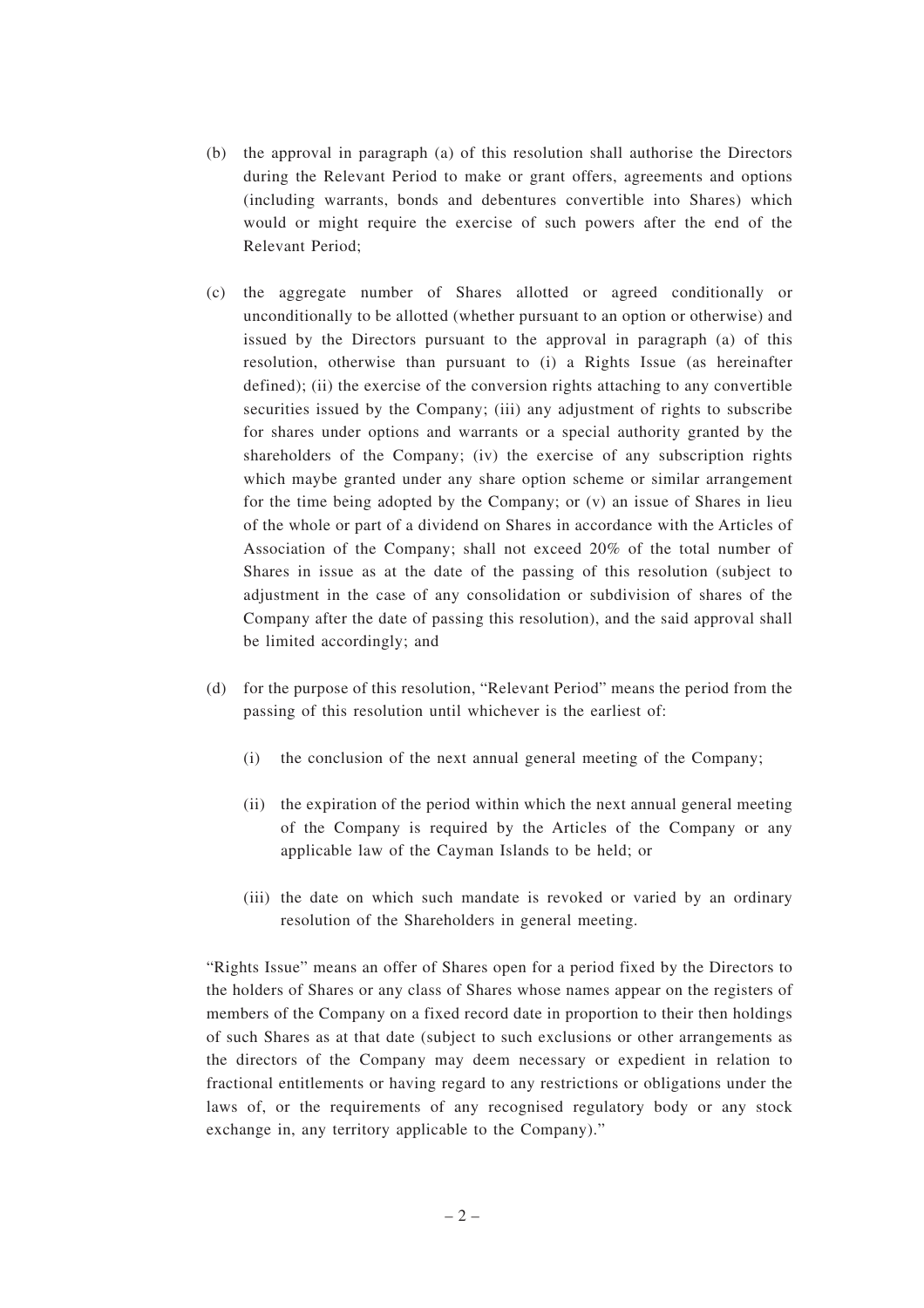## 5. "**THAT**:

- (a) subject to paragraph (b) of this resolution, the exercise by the Directors during the Relevant Period (as hereinafter defined) of all the powers of the Company to repurchase the Shares on The Stock Exchange of Hong Kong Limited (the "Stock Exchange") or any other stock exchange on which Shares may be listed and recognised by the Securities and Futures Commission of Hong Kong and the Stock Exchange for this purpose, subject to and in accordance with all applicable laws and the requirements of the Rules Governing the Listing of Securities on the Stock Exchange or those of any other recognised stock exchange as amended from time to time, be and is hereby generally and unconditionally approved;
- (b) the aggregate number of Shares to be repurchased by the Company pursuant to the approval in paragraph (a) of this resolution shall not exceed 10% of the total number of Shares in issue as at the date of the passing of this resolution (subject to adjustment in the case of any consolidation or subdivision of shares of the Company after the date of passing this resolution), and the said approval shall be limited accordingly; and
- (c) for the purpose of this resolution, "Relevant Period" means the period from the passing of this resolution until whichever is the earliest of:
	- (i) the conclusion of the next annual general meeting of the Company;
	- (ii) the expiration of the period within which the next annual general meeting of the Company is required by the Articles of the Company or any applicable law of the Cayman Islands to be held; or
	- (iii) the date on which such mandate is revoked or varied by an ordinary resolution of the Shareholders in general meeting."
- 6. "**THAT** conditional upon resolutions numbered 4 and 5 above being passed, the unconditional general mandate granted to the Directors to allot, issue and deal with additional shares and to make or grant offers, agreements, and options which might require the exercise of such powers pursuant to resolution numbered 4 above be and is hereby extended by the additional thereto of an amount representing the aggregate number of Shares repurchased by the Company under the authority granted pursuant to resolution numbered 5 above, provided that such amount shall not exceed 10% of the total number of Shares in issue as at the date of passing the resolution (subject to adjustment in the case of any consolidation or subdivision of shares of the Company after the date of passing this resolution)."